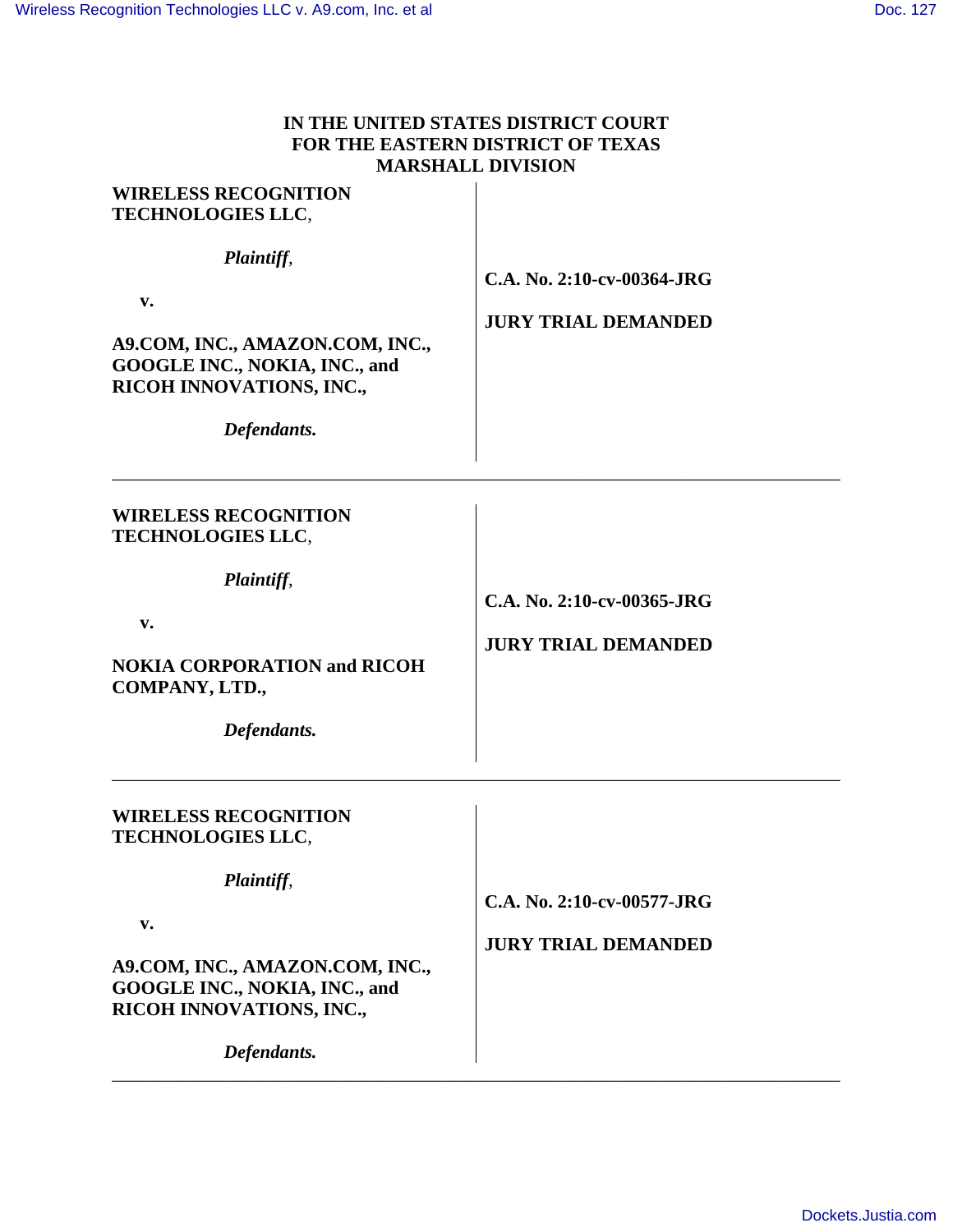## **WIRELESS RECOGNITION TECHNOLOGIES LLC**,

*Plaintiff*,

**v.** 

 $\overline{a}$ 

## **NOKIA CORPORATION and RICOH COMPANY, LTD.,**

**C.A. No. 2:10-cv-00578-JRG**

**JURY TRIAL DEMANDED**

*Defendants.*

## **PLAINTIFF'S RESPONSE IN OPPOSITION TO DEFENDANTS' SUPPLEMENTAL BRIEF ADDRESSING THE DISMISSAL OF RICOH INNOVATIONS, INC. AND RICOH COMPANY, LTD. ON THEIR MOTION TO TRANSFER VENUE**

\_\_\_\_\_\_\_\_\_\_\_\_\_\_\_\_\_\_\_\_\_\_\_\_\_\_\_\_\_\_\_\_\_\_\_\_\_\_\_\_\_\_\_\_\_\_\_\_\_\_\_\_\_\_\_\_\_\_\_\_\_\_\_\_\_\_\_\_\_\_\_\_\_\_\_\_\_\_

Beginning on March 23, 2011, nearly a year ago, in cases originally filed well over a year ago, Defendants attempted to transfer venue to the Northern District of California. Now that former Defendants Ricoh Innovations, Inc. ("RII") and Ricoh Company, Ltd. ("Ricoh") (collectively "Ricoh Entities") have been dismissed from the foregoing civil actions, the remaining Defendants seek to use that event as another excuse to transfer venue.

In particular, Defendants cite that several RII employees, in particular Jonathan Hull, are now relevant third-party witnesses (as opposed to party witnesses) located in the proposed transferee forum, and therefore not subject to the subpoena power of this Court in contrast to the Northern District of California. Presumably, Defendants are promoting that the second private interest factor, namely the availability of compulsory process, favors their position due to RII's dismissal. $1$ 

Defendants attempted to make similar arguments one-sided arguments in their Reply

<span id="page-1-0"></span><sup>&</sup>lt;sup>1</sup> See, e.g., Plaintiff's Opposition, C.A. No. 2:10-cv-00364, Dkt. No. 68 at 14.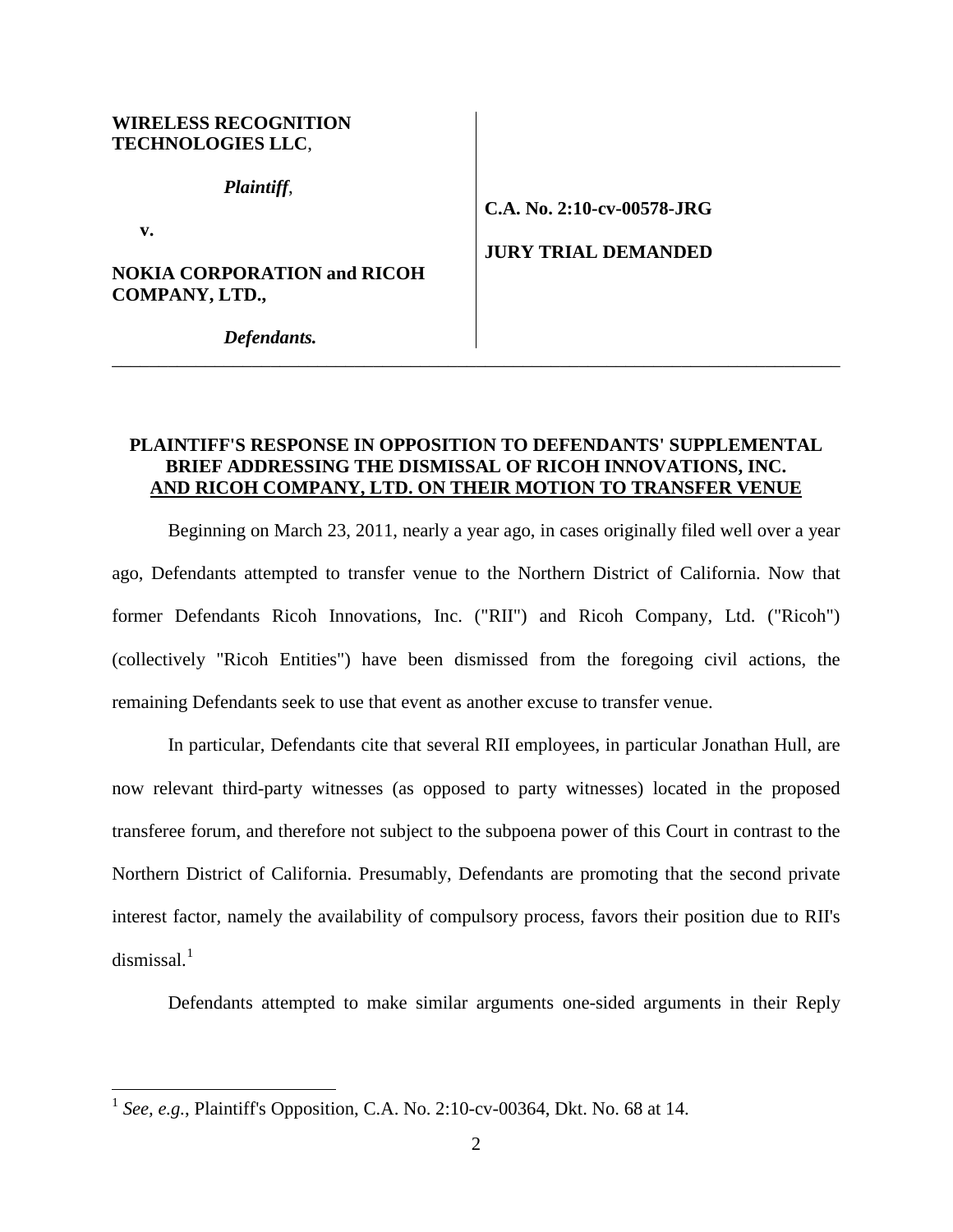motion,<sup>[2](#page-2-0)</sup> to which Plaintiff Wireless Recognition Technologies LLC ("WRT") established that numerous Plaintiff witnesses are either more easily accessible to Texas jurisdiction or fall under the jurisdiction of neither Court and are often located closer to this Court.<sup>[3](#page-2-1)</sup> At that time, Defendants also offered seven individuals associated with RII as designer/developers in a fashion calculated to promote their transfer agenda, as now they use Mr. Hull's new status for the same purpose. $4$ 

The problem for Defendants' position now, as it was then, is the extreme unlikelihood that these individuals, be they former employees or Mr. Hull, serving as contractors and working for RII, would be required as witnesses, or that they would provide any issues in their cooperation with counsel given their status with RII. It also hardly bears mentioning that it is a routine matter for counsel to subpoena depositions of third party witnesses in distant federal jurisdictions. It is for this reason that the availability of compulsory process factor "will weigh more heavily for transfer when more third-party witnesses reside within the non-transferee venue." *Optimum Power Solutions LLC v. Apple, Inc.*, Memorandum Opinion and Order, Case No. 6:10-cv-61 (E.D. Tex. Feb. 22, 2011) [5](#page-2-3) (emphasis added) (citing *Volkswagen II*, 545 F.3d at 316).

However, contrary to the Defendants' position, this is simply not the case, for the Defendants' witnesses are located through the United States and in different countries. Plaintiff WRT has already presented support for this fact in its Opposition motion and will not take up additional Court time by repeating its arguments.<sup>[6](#page-2-4)</sup> In fact, the more accurate position is that the

 $\overline{a}$ 

<span id="page-2-0"></span><sup>2</sup> Defendants' Reply, C.A. No. 2:10-cv-00364, Dkt. No. 73 at 7.

<span id="page-2-1"></span><sup>&</sup>lt;sup>3</sup> Plaintiff's Sur-Reply, C.A. No. 2:10-cv-00364, Dkt. No. 78 at 5.

<span id="page-2-3"></span><span id="page-2-2"></span><sup>4</sup> *Id.*

<sup>5</sup> Defendants' Motion, C.A. No. 2:10-cv-00364, Dkt. No. 62-14 at 3.

<span id="page-2-4"></span><sup>6</sup> *See, e.g.*, Plaintiff's Opposition, C.A. No. 2:10-cv-00364, Dkt. No. 68, 9 at ¶ 2 - 14.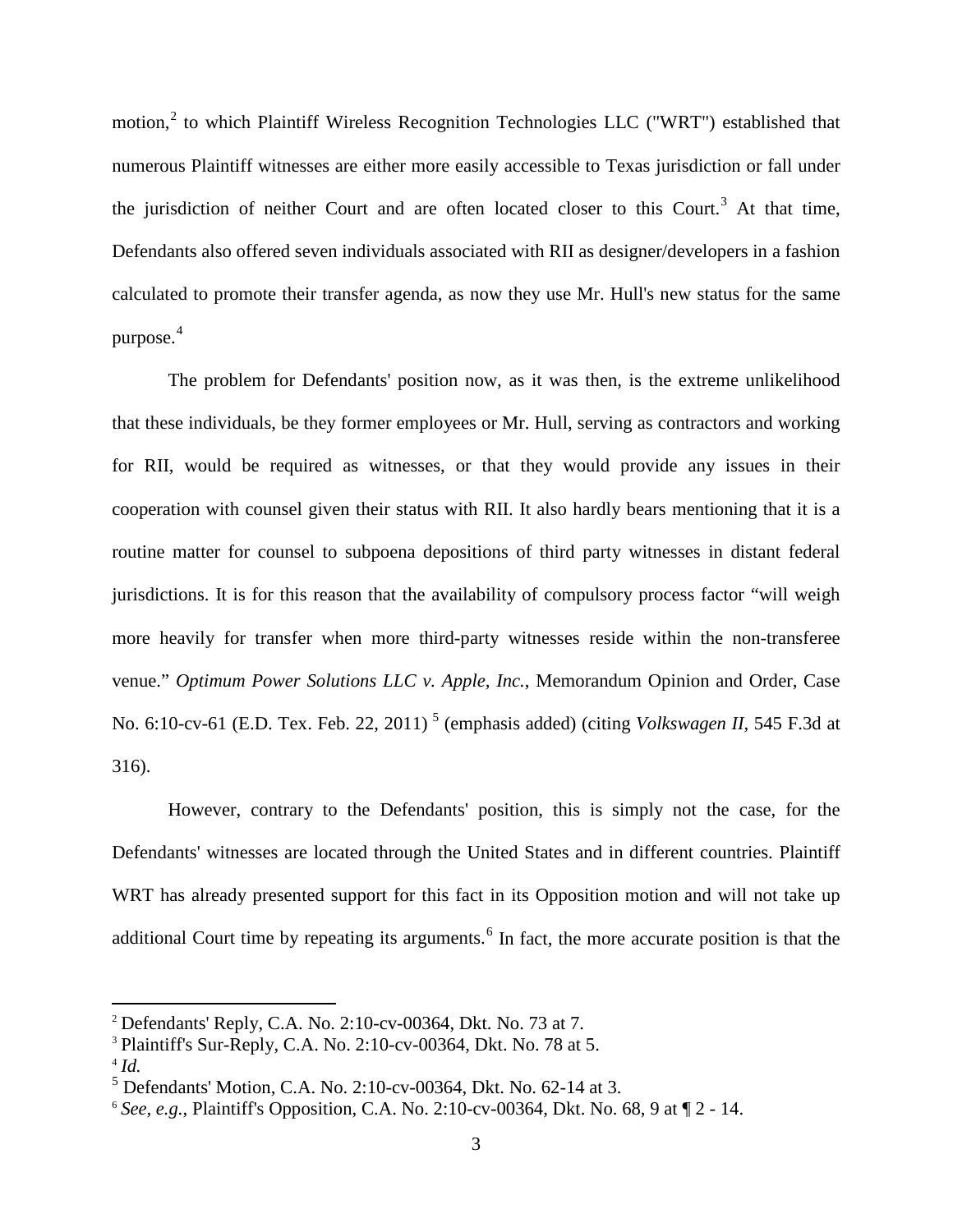Ricoh Entities' dismissal indeed weakens Defendants' attempt to transfer venue, or at best (for Defendants) is an outcome neutral event. The reason is that RII was perhaps the only Defendant whose principal witnesses, namely developers and technologists creating and maintaining the accused products, were located in Northern California.<sup>[7](#page-3-0)</sup> This fact is key to balancing the first private interest factor, namely the relative ease of access to sources of proof,<sup>[8](#page-3-1)</sup> and without RII as a Defendant, the remaining Defendants' can hardly argue that their position is strengthened.

Accordingly, Plaintiff WRT respectfully maintains that Defendants have not met their burden of showing that transfer to the Northern District of California is warranted under  $§1404(a).$ 

Dated: February 9, 2012 Respectfully submitted,

By:

Cameron H. Tousi /s/ Cameron H. Tousi

ALBRECHT TOUSI & FARNUM, PLLC 1701 Pennsylvania Avenue, NW Suite 300 Washington, DC 20006 (202) 349-1490 (direct) (202) 318-8788 (fax) chtousi@atfirm.com

*Admitted pro hac vice Attorney for Plaintiff*

<u>.</u>

<span id="page-3-0"></span><sup>7</sup> *Id.*

<span id="page-3-1"></span><sup>8</sup> *See, e.g.*, Plaintiff's Opposition, C.A. No. 2:10-cv-00364, Dkt. No. 68 at 8.